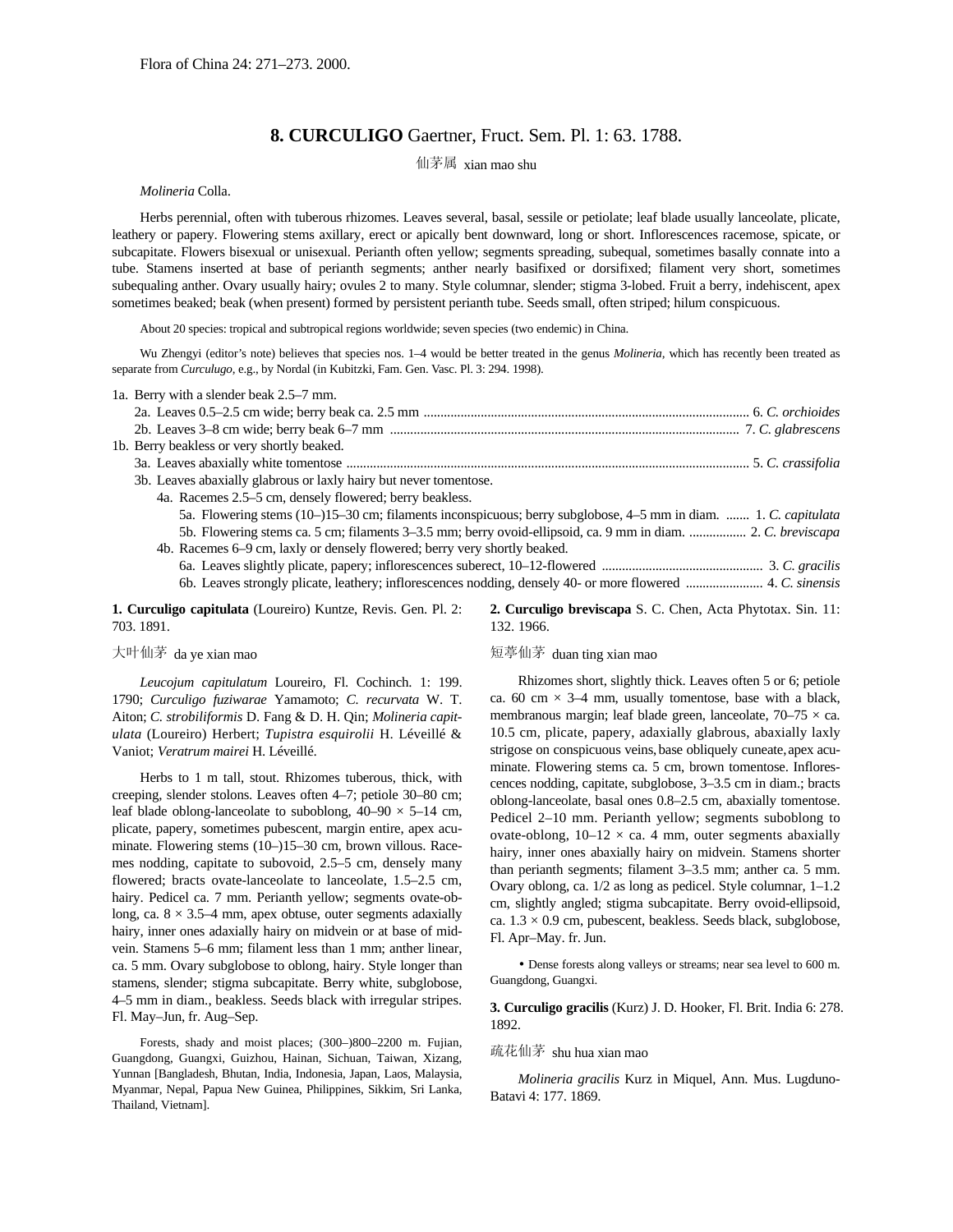5–9; petiole 7–13 cm; leaf blade lanceolate to suboblong-lanceolate,  $20-50 \times 3-5$  cm, papery to thickly so, adaxially glabrous, abaxially slightly pilose on veins, base acuminate, apex acuminate to subcaudate. Flowering stems decumbent to suberect, 13–20 cm, brown hairy. Racemes 6–9 cm, usually laxly 10–12-flowered; bracts linear-lanceolate, basal ones longer than flowers, margin and apex hairy, apex caudate. Pedicel 3–5 mm. Perianth yellow; segments suboblong, ca.  $11 \times 4.5$  mm, apex obtuse, outer segments abaxially hairy on midvein. Stamens ca. 2/3 as long as perianth segments; filament very short; anther sublinear, 6–7 mm. Ovary suboblong, ca. 1 cm, brown tomentose. Style ca. 1 cm; stigma capitate, 1.5–2 mm in diam. Berry bottlelike, ca. 2 cm, slightly hairy, very shortly beaked. Seeds black, striped. Fl. May.

Shady and moist forests; ca. 1000 m. Guangxi, Guizhou, Sichuan [Cambodia, Nepal, Thailand, Vietnam].

**4. Curculigo sinensis** S. C. Chen, Acta Phytotax. Sin. 11: 133. 4. Curcungo sinensis S. C. Chen, Acta Phytotax. Sin. 11: 155. Forests, open grassy slopes; near sea level to 1600 m. Fujian, 1966.

Rhizomes short, thick. Petiole ca. 40 cm; leaf blade oblong-lanceolate to linear-lanceolate, ca.  $85 \times 4$  cm, strongly plicate, leathery, adaxiallysubglabrous, abaxially villous, particularly on veins,base tapering, apex narrowly acuminate. Flowering stems nodding, ca. 15 cm, tomentose. Racemes ca. 9 cm, densely 40- or more flowered; bracts linear-lanceolate to subulate,  $3-3.5 \times 0.2-0.3$  cm, base and margin hairy. Pedicel hairy, 2–3 mm. Perianth ca. 1 cm in diam.; segments suboblong, 5–6  $\times$  2.5–4 mm, apex acute, outer segments abaxially strigose on midvein, inner ones glabrous. Stamens ca. 1/2 as long as perianth segments; filament very short; anther oblong-lanceolate, ca. 3 mm. Ovary fusiform, ca. 8 mm, tomentose. Style columnar, longer than stamens, slightly angled; stigma subcapitate. Berry ca. 1.6 cm, tomentose, very shortly beaked. Fl. Apr–May.

• Grassy slopes; ca. 1800 m. SE Yunnan.

**5. Curculigo crassifolia** (Baker) J. D. Hooker, Fl. Brit. India 6: 279. 1892.

## 绒叶仙茅 rong ye xian mao

*Molineria crassifolia* Baker, J. Linn. Soc., Bot. 17: 121. 1878.

Rhizomes tuberous, short, thick. Petiole ca. 40 cm; leaf blade oblong-lanceolate to linear-lanceolate, to 1 m or more, strongly plicate, abaxially white tomentose, apex narrowly acuminate. Flowering stems usually erect, 12–30 cm, tomentose, apex slightly pendent. Racemes to  $7 \times 5$  cm, densely many flowered. Bracts lanceolate, 2–3 cm, margin and apex often hairy. Pedicel very short. Perianth yellow; segments suboblong,  $10-12 \times 4$ –6 mm, abaxially hairy on midvein, apex obtuse. Stamens ca. 1/2 as long as perianth segments; filament very short. Ovary oblong, ca. 1 cm, brown tomentose. Style slightly longer than stamens; stigma capitate. Berry oblong-ovoid, ca.  $1 \times 1$  cm. Seeds longitudinally striped. Fl. May–Oct.

Forests, grassy slopes; 1500–2500 m. Yunnan [Bhutan, NE India, Nepal, Sikkim].

#### Rhizomesvery short,with creeping,slender stolons.Leaves **6. Curculigo orchioides** Gaertner, Fruct. Sem. Pl. 1: 63. 1788.

### 仙茅 xian mao

#### *Curculigo orchioides* var. *minor* Bentham.

Rhizomes erect, subcylindric, ca.  $10 \times 1$  cm. Leaves sessile or shortly petiolate; leaf blade lanceolate to linear, usually  $10-45(-90) \times 0.5-2.5$  cm, laxly pilose or glabrous, base tapering, apex narrowly acuminate. Flowering stems nearly enclosed in base of sheathing petiole, 6–7 cm, pilose; bracts lanceolate, 2.5–5 cm, margin ciliate. Inflorescences umbel-like racemes, 4–6-flowered. Pedicel ca. 2 mm. Perianth yellow; segments oblong-lanceolate,  $8-12 \times 2.5-3$  mm, outer ones sometimes abaxially laxly pilose. Stamens ca. 1/2 as long as perianth segments; filament 1.5–2.5 mm; anther 2–4 mm. Ovary narrowly oblong, to 7.5 mm, pilose. Stigma lobes longer than style. Berry subfusiform,  $1.2-1.5 \times$  ca. 0.6 cm; beak ca. 2.5 mm. Fl. and fr. Apr–Sep.

Guangdong, Guangxi, Guizhou, Hunan, Jiangxi,Sichuan, Taiwan, Zhejiang [Cambodia, India, Indonesia, Japan, Laos, Myanmar, Pakistan, 中华仙茅 zhong hua xian mao<br>Papua New Guinea, Philippines, Thailand, Vietnam].

The rhizomes are used medicinally.

**7. Curculigo glabrescens** (Ridley) Merrill, J. Straits Branch Roy. Asiat. Soc. 85: 163. 1922.

# 光叶仙茅 guang ye xian mao

*Curculigo latifolia* Dryander var. *glabrescens* Ridley, Mat. Fl. Malay. Penins. 2: 66. 1907; *C. senporeiensis* Yamamoto.

Rhizomes short, with creeping stolons and thick, fibrous roots. Petiole 5–10 cm; leaf blade lanceolate to oblong-lanceolate,  $18-40 \times 3-8$  cm, usually glabrous, both ends tapering. Flowering stems suberect, usually 2–4 cm, slightly hairy. Racemes 1.5–3 cm, usually densely several flowered; bracts lanceolate, to 2.5 cm,slightly hairy.Flowers erect; pedicel short. Perianth yellow; segments suboblong, ca.  $10 \times 3.5$  mm, margin involute, outer segments abaxially pilose on midvein. Stamens slightly shorter than perianth segments; filament ca. 4 mm; anther slightly shorter than or subequaling filament. Ovary cylindric, ca. 1.5 cm. Style slender, subequaling stamens; stigma subcapitate. Berry ovoid to oblong-ovoid, ca. 2.5 cm, slightly hairy; beak 6–7 mm. Seeds verruculose. Fl. and fr. Apr–Sep.

Forests, wet areas beside streams; near sea level to 1000 m. Guangdong, Hainan [Indonesia, Malaysia].